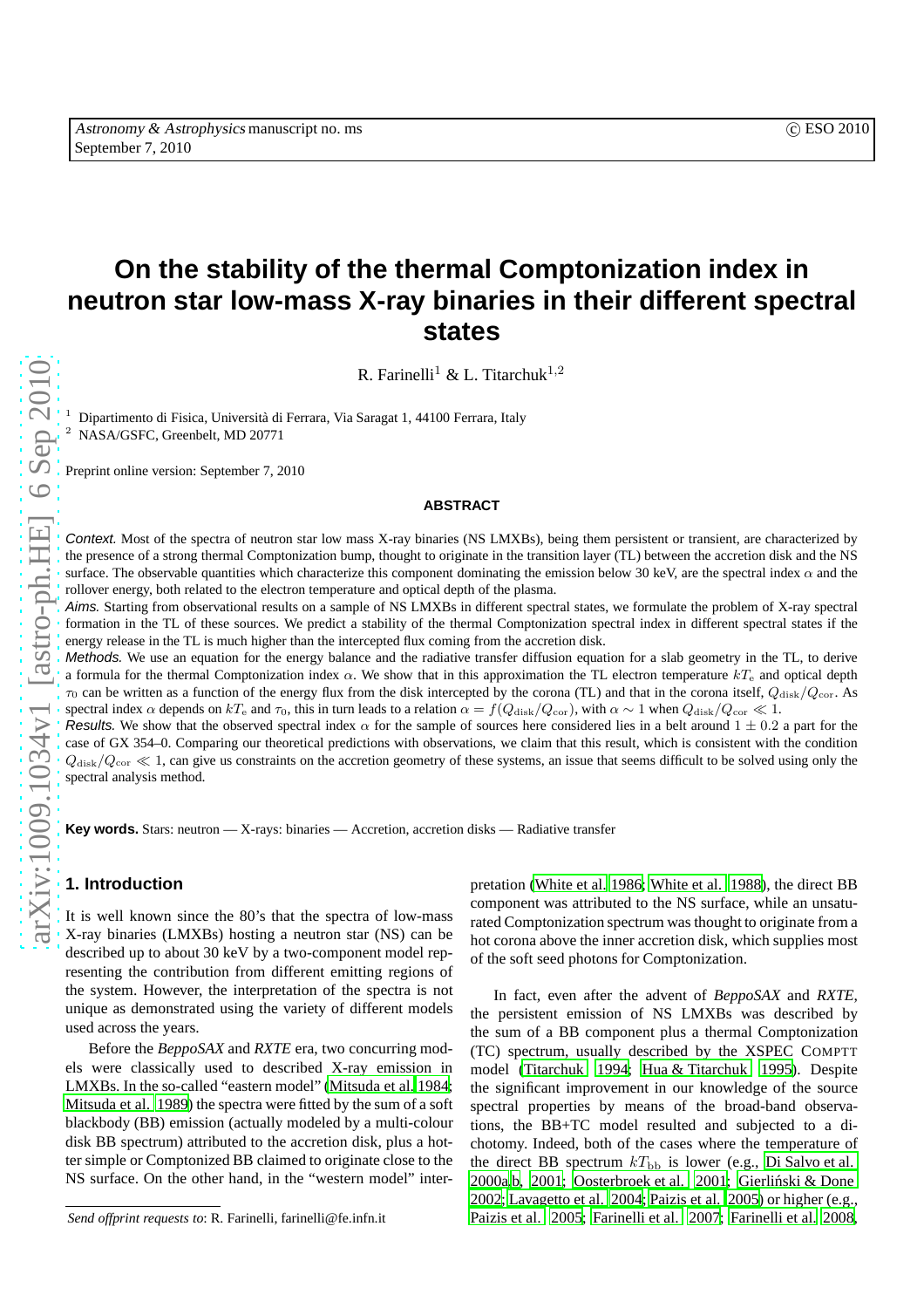hereafter F08) than that of the thermally Comptonized seed photons,  $kT_s$ , provide in general equally acceptable good fits.

The consequences of these results were the interpretation of the BB emission as due either to the accretion disk  $(kT_{\text{bb}} < kT_{\text{s}})$  or to the NS surface  $(kT_{\text{bb}} >$  $kT<sub>s</sub>$ ). Moreover, in addition to the persistent X-ray emission, *BeppoSAX* (e.g., [Di Salvo et al. 2000b;](#page-7-7) [Di Salvo et al. 2002](#page-7-15)) *RXTE* [\(D'Amico et al. 2001;](#page-7-16) [Di Salvo et al. 2006\)](#page-7-17) and later also *INTEGRAL* [\(Paizis et al. 2006,](#page-7-18) hereafter P06) allowed the possibility to discover in bright NS LMXBs a transient powerlaw (PL) X-ray emission above 30 keV .

Motivated by the need to put some order and give an unified scenario in the different NS systems spectral states, Paizis et al. (2006, hereafter P06) performed a systematic observational campaign with the *ISGRI* (20-200 keV) monitor onborad *INTEGRAL*. Using long-term average spectra and including former *INTEGRAL* results on GX 354–0 [\(Falanga et al. 2006\)](#page-7-19), P06 classified NS LMXBs into four main states: the *hard/PL*, *low/hard*, *intermediate* and *soft*. The high-energy (> 20 keV) spectra in different sources were interpreted by P06 as the result of the interplay between thermal and bulk Comptonization processes whose relative efficiency is ultimately dictated by the mass accretion rate. At high energies (where the direct BB component is negligible), the *hard/PL* state spectra can be fitted with a simple PL component; the *low/hard* spectra by a TC spectrum of soft ( $\leq 1$  keV) BB-like photons off an electron population with  $kT_e \sim 20 - 30$  keV and  $\tau_0 \lesssim 3$ ; the *intermediate* state spectra by TC spectrum with  $kT_e \sim 3 - 5$  keV and  $\tau_0 \gtrsim 5$  plus a PL component with photon index  $\Gamma \sim 2-3$ ; the *soft* state spectra by a TC component similar to the *intermediate* state but without the high-energy X-ray tail.

From the observational point of view, the quantities directly measurable in the data are the cut-off energy  $E_c$  of the dominating TC bump and the spectral slope, parametrized through the energy index  $\alpha$  (= $\Gamma$  – 1). For pure TC spectra,  $\alpha$  is tightly correlated with the plasma temperature  $kT_e$  and optical depth  $\tau_0$  [\(Sunyaev & Titarchuk 1980](#page-7-20); [Titarchuk & Lyubarskij](#page-7-21) [1995](#page-7-21), hereafter TL95), while in the presence of a converging flow (bulk motion), the shape of the velocity field also determines the emerging spectral slope [\(Titarchuk et al. 1997;](#page-7-22) [Laurent & Titarchuk 1999,](#page-7-23) F08). In mathematical terms,  $\alpha$ represents the index of the system Green's function (GF), namely as it responds to monochromatic line injection. The resulting emerging spectrum is then obtained as a convolution of the GF with the input seed photon spectrum. We also emphasize that the *hard/PL*, *hard* and *soft* states spectra of NS LMXBs are characterized by the presence of just *one* Comptonization index (see Fig. 4 in P06). In the first case, its value is interpreted as a result of a mixed TC plus BC process, while in the latter two cases,  $\alpha$  is derived from pure TC. On the other hand, the *intermediate* state spectra show *two* Comptonization indexes, one is related to the persistent TC component and the other one characterizes the transient PLlike hard X-ray emission.

In Section [2](#page-1-0) we give an overview of the theoretical and observational issues related to spectral evolution in X-ray binary systems hosting a NS or a black hole (BH) outlining the differences among the two classes of sources. We subsequently

report on results related to the observed TC index  $\alpha$  for a sample of NS sources. In Section [3](#page-3-0) we propose a theoretical model based on diffusion formalism for radiative transfer in order to explain the observational results. In Section [4](#page-5-0) we discuss the comparison between theory and data, while in Section [5](#page-7-24) we draw our conclusions and give future observational perspects.

# <span id="page-1-0"></span>**2. Spectral index evolution in NS systems**

Starting from the considerations of the previous section, it is important to make a comparison between the index evolution in accreting BH and NS sources. The spectral state of BH sources may be generally divided into *low/hard* state (LHS), where the spectrum is dominated by a TC component with electron temperature  $kT_e \sim 60$ -100 keV, *intermediate* state (IS), with a BB bump (presumably coming from the accretion disk) and a superposed PL high-energy component, and *high/soft* state (HSS) where the BB component gets even stronger and the PL emission gets steeper.

Actually, in BH systems generally *one high energy photon index* Γ is observed [see e.g. recent results on GRS 1915+015 by Titarchuk & Seifina (2009) and [Shaposhnikov & Titarchuk](#page-7-25) [\(2009](#page-7-25))] and its value evolves with the source mass accretion rate. The latter, which is not a direct observable quantity, may be inferred in an indirect way by means of the the normalization of the disk flux  $N_{\text{disk}}$ . In a  $\Gamma$  vs  $N_{\text{disk}}/Quasi$ Periodic Oscillation (QPO) frequency diagram, it was found [\(Shaposhnikov & Titarchuk 2009](#page-7-25); [Titarchuk & Seifina 2009;](#page-7-26) [Montanari et al. 2009](#page-7-27)) that the photon index  $\Gamma$  progressively increases from ∼ 1.6-1.8 as the source moves from the *low/hard* to the *high/soft* states, until it reaches saturation around  $\Gamma \sim 2.2 - 2.4$  (depending on the source). This interpretation of the observed BH spectra have been performed using "so called" the BMC model [\(Titarchuk et al. 1997\)](#page-7-22), whose emerging spectral shape is described by the formula

<span id="page-1-1"></span>
$$
F(E) = \frac{C_N}{A+1} [BB(E) + A \times G(E, E_0) * BB(E_0)].
$$
 (1)

In formula [\(1\)](#page-1-1), the first term of the right-hand side represents the direct seed photon BB-like spectrum, while the second one gives its modification due to Comptonization (convolution with GF). The hardness of the spectrum is dictated by the energy index  $\alpha$  of the GF which, in BMC, is a broken-PL with  $G(E, E_0) \propto E^{\alpha+3}$  for  $E \langle E_0 \rangle = E_0$  and  $G(E, E_0) \propto E^{-\alpha}$  for  $E > E_0$ , where  $E_0$  is the monochromatic input energy. It is important to keep in mind that the GF in BMC does not contain the exponential spectral rollover, so when the latter is observed in the X-ray spectrum of a source, it can be taken into account by multiplying BMC with an exponential e-folding factor  $\propto e^{-E/E_c}$ .

The index saturation observed in BH sources as they move to the HSS finds a natural explanation in the framework of a bulk-dominated scenario (see mathematical proof of this statement in e.g. [Titarchuk & Seifina 2009](#page-7-26)). Moreover, it is interesting to note that when the sources are in the LHS, the points in the Γ vs  $N_{disk}/QPO$  diagram form a plateau around  $\Gamma \sim 1.5$ before the rising phase. This clear mapping of the energy (or photon) index evolution is possible in BH sources as they are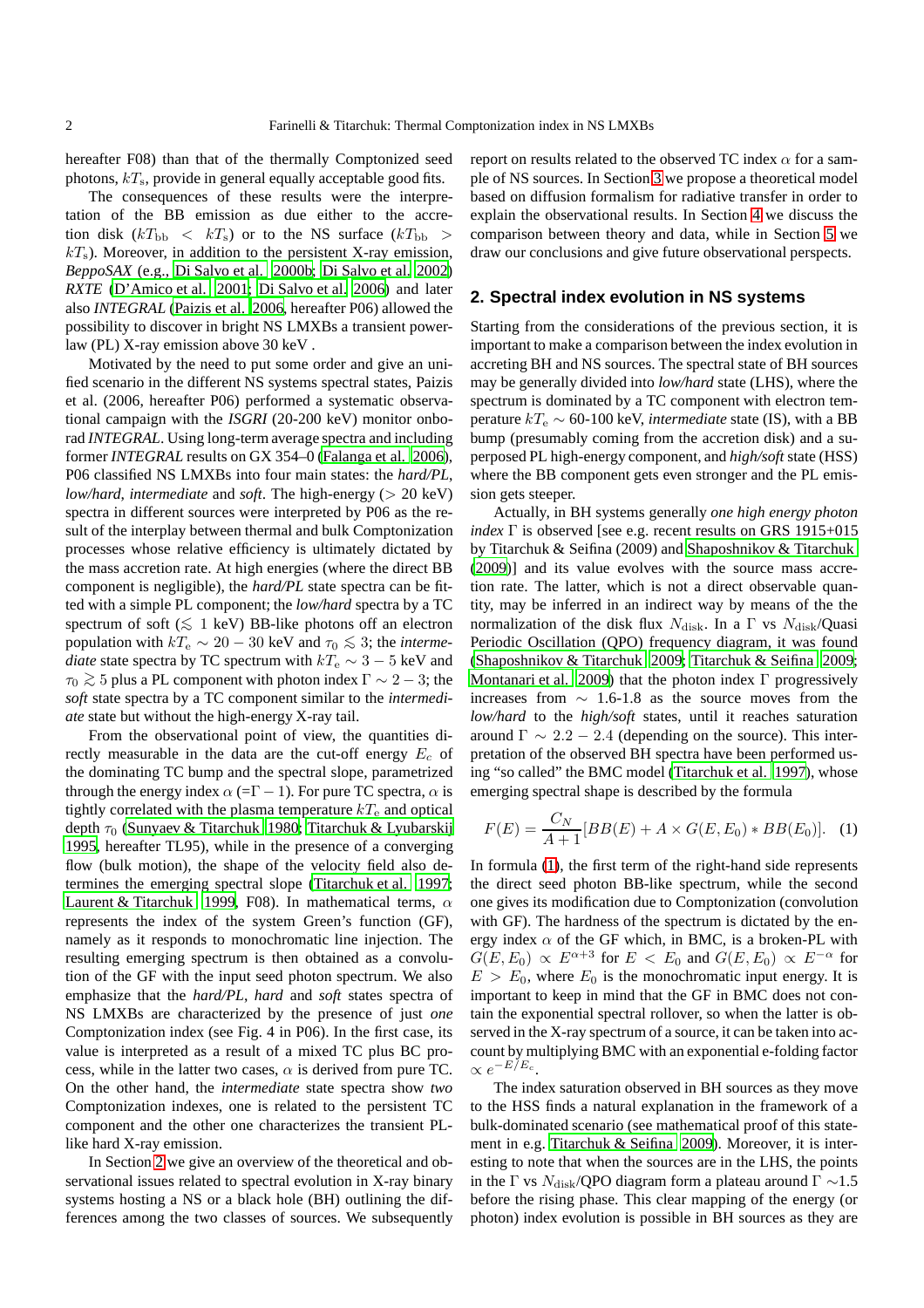generally strongly variable and their X-ray spectrum allows a one-to-one correspondence between the spectral state and the energy index  $\alpha$  (or  $\Gamma$ ) using spectral modeling according to formula [\(1\)](#page-1-1). One of the advantages of using BMC model is that it is a *generic* Comptonization model, namely it allows to map the spectral evolution of sources through the Comptonization index  $\alpha$ , which is a direct measurable quantity, no matter which are the underlying physical conditions. The theoretical interpretation of the source spectral formation is in fact related to a later scientific discussion.

For NS sources however, situation is less straightforward to face. In fact, most variable sources such as, e.g., GX 354–0 [\(Falanga et al. 2006\)](#page-7-19) or  $4U$  1608–52 (Gierliński & Done [2002](#page-7-10)) when moving from the *hard* state to the *soft* state do exhibit pure TC spectra, with electron temperature  $kT_e$  progressively decreasing and optical depth  $\tau_0$  increasing, respectively. On the other hand, bright LMXBs of the GX class such as the classical six known Z sources (Sco X–1, GX 17+2, Cyg X–2, GX 340+0, GX 5–1 and GX 349+2) and, more recently, GX 13+1, show only a small evolution of their persistent X-ray continuum (dominated by the strong TC bump with  $kT_e \sim 3$ -5 keV and  $\tau_0 \gg 1$ ). In addition they are characterized by the presence of a transient hard X-ray PL-like component (*intermediate* state).

Other persistently bright sources such as GX 3+1, GX 9+1 and GX 9+1 have been only observed in the *soft* state with no evidence of hard X-ray tails. In fact, mapping the evolution of the transient hard X-ray tail of NS sources in the *intermediate* state has not been yet possible because of the insufficient statistics available at high energies. Some attempts [\(Di Salvo et al.](#page-7-6) [2000a;](#page-7-6) [Di Salvo et al. 2002,](#page-7-15) [2006\)](#page-7-17) were actually undertaken to establish changes in the intensity of the transient hard tail by fitting it with a simple PL and, when statistics was poor, fixing the index allowing to vary only its flux. But nothing could be concluded about the index evolution. Thus, at the present status of knowledge, serious investigations can be performed only on the evolution of the spectral index related to the persistent TC component. This was done for the first time by [Titarchuk & Shaposhnikov \(2005,](#page-7-28) hereafter TS05), who performed a systematic analysis of the variable NS X-ray binary 4U 1728-34 from the *hard* state to the *soft* state using observations from the Proportional Counter Array (PCA, 3-30 keV) onboard *RXTE*. The source spectra were fitted with a two-BMC model, with  $A \gg 1$  (see formula [\[1\]](#page-1-1)) and with the GF spectral index fixed equal for both BMC components. Thus, the model used by TS05 actually was

$$
F(E) = C_{ns}G(E, E_0) * BB(E_0) + C_{disk}G(E, E_0) * BB(E_0).
$$

The main result found by TS05 was that as the source moved from the *hard* to the *soft* state the index  $\Gamma$  (=  $\alpha$ +1) progressively increased with no evidence of saturation, unlike the BH case. Actually, the final *soft* state of 4U 1728-34was represented by the sum of two BB component, because for  $\alpha \gg 1$ ,  $G(E, E_0) * BB(E_0) \approx BB(E).$ 

This result however needs a revision. Namely, fitting the NS LMXBs *soft* state spectrum with a two-BB model can be possible because of the lack of data below 3 keV, which is of key importance. The limited broad-band resolution allows however the possibility to have different models with same good fitting results. For example, recent results of the analysis of PCA/*RXTE* data for 4U 1608–52 by Ding et al. (2010 in preparation) show that the *soft* state spectrum of the source can be fitted either by a two-BB model or by a single TC model (e.g., COMPTB) with  $\alpha \sim 1$ . Note also that Falanga et al. (2006) fitted the *soft state* spectrum of GX 354–0 with a DBB+COMPTT model, from which the inferred  $\alpha$ -value is again  $\sim$  1. Actually, when looking at the *BeppoSAX* results obtained over years of observations of NS LMXB sources, it results that the *soft* state spectra of these systems, rather than 2 BBs, need to be described by the sum of a BB component plus an unsaturated TC spectrum with cut-off energy below 10 keV.

#### 2.1. Observational results

We considered a sample of sources taken from the literature and for which we can make a fiducial measurement of  $\alpha$ . In our choice of the sources, we adopted the criterion to consider those in which  $\alpha$  was determined either directly from the fit, as it can be done using the COMPTB model (where  $\alpha$  is a free parameter, see F08), or can be derived from the temperature and optical depth obtained by the COMPTT model [\(Titarchuk](#page-7-4) [1994\)](#page-7-4).

The sources belonging to the first case are Sco  $X-1$ , GX 17+2, Cyg X–2, GX 340+0, GX 3+1 (see Table 2 in F08) and GS 1826–238 (see Table 2 in [Cocchi et al.](#page-7-29) [2010\)](#page-7-29). For GX 349+2 [\(Di Salvo et al. 2000a\)](#page-7-6) and GX 354–0 [\(Di Salvo et al. 2000b\)](#page-7-7) we derived the value of spectral index  $\alpha$  using equation for the non-relativistic regime (see Eq. [22] in Titarchuk & Lyubarskij 1995, hereafter TL95)

<span id="page-2-0"></span>
$$
\alpha = -\frac{3}{2} + \sqrt{\frac{9}{4} + \frac{\beta}{\Theta}},\tag{2}
$$

where  $\Theta \equiv kT_e/m_ec^2$  and  $\beta$ -parameter defined in formula (17) of TL95 for spherical geometry as it was assumed by the authors. In the case of X1658–298, [Oosterbroek et al. \(2001](#page-7-9)) assumed a slab geometry, thus  $\alpha$  was obtained from equation [\(2\)](#page-2-0) and formula (17) of TL95 for a slab geometry. For 1E 1724– 3045, [Barret et al.](#page-7-30) [\(2000\)](#page-7-30) report the best-fit value of optical depth  $\tau_0$  of Comptonization region both for the case of spherical and slab geometry. We checked that the two derived values of  $\alpha$  are perfectly consistent. The errors on  $\alpha$  for sources for which  $kT_e$  and  $\tau_0$  were reported, have been computed considering that the function  $\alpha[kT_e, \beta(\tau_0)]$  gets its absolute minimum and maximum values at the boundary of the box of its domain delimited by the minimum and maximum value  $(kT_{\rm e}^{\rm min},$  $kT_{\rm e}^{\rm max}$ ) and  $(\tau_0^{\rm min}, \tau_0^{\rm max})$  obtained in computing the errors at 90% confidence level for the electron temperature and optical depth by XSPEC.

In Figure [1](#page-3-1) we report the measured values of  $\alpha$  for this sample of sources as a function of the electron temperature  $kT_e$ . This parameter can be considered indeed a good tracer of the source spectral state because  $kT_e$  decreases when sources move from the *hard* to *soft* state as a result of a more efficient electron cooling by the enhanced seed photon supply. Moreover,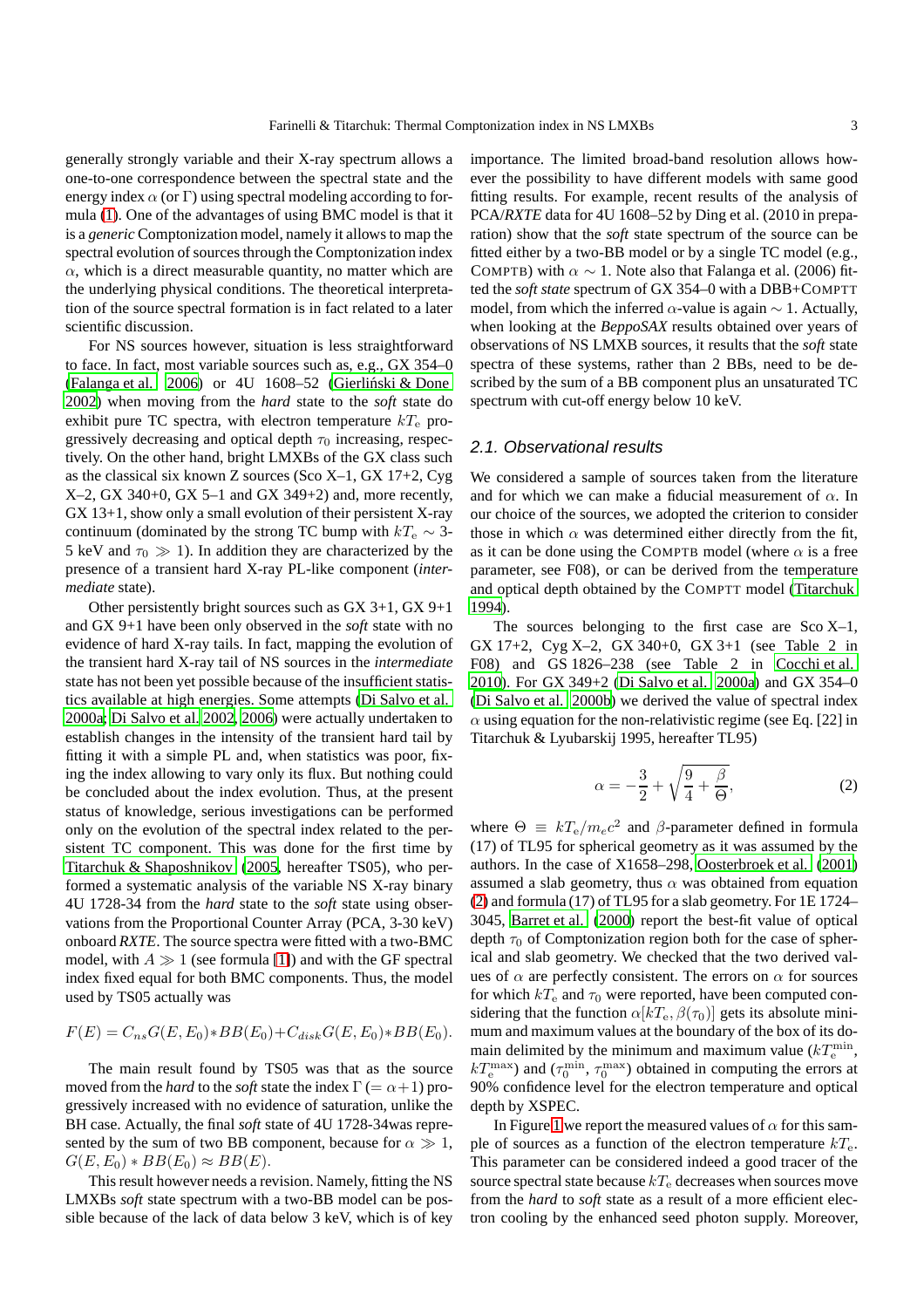

<span id="page-3-1"></span>**Fig. 1.** Thermal Comptonization index  $\alpha$  for sources in different spectral states as a function of the electron temperature  $kT_e$ . Reference papers: Cyg X-2, Farinelli et al. (2009); Sco X–1, GX 17+2, GX 340+0 and GX 3+1, Farinelli et al. (2008); GX 354–0, Di Salvo et al. (2000b); GX 349+2, Di Salvo et al. (2001), X 1658–298, Oosterbroek et al. (2001); GS 1826–238, Cocchi et al. (2010); 1E 1724–3045, Barret et al. (2000).

the electron temperature  $kT_e$  is a directly measurable quantity because it is related to the cut-off energy of the spectrum and it presents the advantage of being distance-independent. On the other hand, the instrumental energy-band coverage and accumulation time can play some role in biasing the measured index value. For instance, [Falanga et al.](#page-7-19) [\(2006\)](#page-7-19) performed a systematic analysis of GX 354–0 as a function of its position on the hardness-intensity diagram when the source moved from the *hard* to *soft* state. The authors fitted the 3-100 keV spectrum with a multicolour disk BB (DBB, [Mitsuda et al. 1984\)](#page-7-0) plus COMPTT model using the slab geometry. We computed the derived  $\alpha$ -values from their best-fit parameters but the trend was not monotonic, covering the range ∼ 1-3 and reflecting such a behaviour of the  $kT_e - \tau_0$  parameters (decreasing of  $kT_e$ was not followed by increasing of  $\tau_0$ , as expected). It is not clear whether this was due to the lack of data below 3 keV, which is necessary to constrain the seed photon temperature or due to accumulation time. Thus we prefer to skip these measurements. It is also worth mentioning that [Oosterbroek et al.](#page-7-9) [\(2001\)](#page-7-9) performed a *BeppoSAX* analysis of GX 3+1 and Ser X–1, both sources characterized by typical *soft* state spectra, fitting them with a DBB+COMPTT model, but they did not specify which geometry (sphere or slab) it was assumed. We found  $\alpha_{sph} = 2.44^{+0.89}_{-0.59}$  and  $\alpha_{sl} = 0.87^{+0.42}_{-0.25}$  for GX 3+1,  $\alpha_{sph} = 1.41^{+0.52}_{-0.34}$  and  $\alpha_{ls} = 0.45^{+0.20}_{-0.12}$  for Ser X-1, respectively.

Looking at Fig. [1](#page-3-1) we note that for all the analyzed sources the spectral index  $\alpha$  lies in a belt around  $1 \pm 0.2$ , a part for the case of GX 354–0 where  $\alpha \sim 1.6$ . We give a possible interpretation of these *observational* results in the Discussion.

# <span id="page-3-0"></span>**3. A model of Comptonization region in the neutron star case**

The determination of spectral index  $\alpha$  obtained from Comptonization of seed photons in a bounded medium has been faced since a long time. The emerging radiation spectrum depends on several parameters such as the geometry of the plasma (e.g., slab or sphere), the electron temperature and optical depth, and the space distribution of the seed photons inside the medium. Sunyaev & Titarchuk (1980) report the value  $\alpha$  obtained from the solution of the stationary radiative transfer equation in the non-relativistic case (Fokker-Planxk approximation) obtained as a convolution of the time-dependent equation with the time-escape probability distribution P(u) for the case of source photons distributed according to the first eigenfunction of the space operator. Later [Titarchuk](#page-7-4) [\(1994\)](#page-7-4), [Hua & Titarchuk \(1995](#page-7-5)) and TL95 extended the results to the sub-relativistic case considering both slab and spherical geometry.

In order to understand what it does happen in NS LMXBs sources, one has to consider the hydrodynamical conditions in the region between the accretion disk and the NS surface. We will refer to this region as the transition layer (TL), often also called boundary layer. Actually, the production of a strong TC bump in the persistent X-ray spectra of NS LMXBs is thought to originate in this TL, namely the region where matter deviates from its Keplerian angular velocity in order to match that of the slowly spinning NS. The radiative and hydrodynamical configuration of the TL is mostly dictated by the Reynolds number  $\gamma$ [\(Titarchuk et al. 1998;](#page-7-31) [Titarchuk & Osherovich 1999\)](#page-7-32), which is proportional to the mass accretion rate and is eventually the inverse of the viscosity parameter of the Shakura-Sunyaev disk. In particular,  $\gamma$  determines the radial extension of the TL and in turn, from the mass accretion rate, its optical depth. It is worth pointing out that determination of the vertical height-scale of the TL is in fact a very complicated problem, as it should require a complete 3D magneto-hydrodynamical treatment of the problem. Using the slim disk (thus vertical-averaged) equations for determining the radial thermo-hydrodynamical structure of the TL may be in fact an issue (e.g., [Popham & Sunyaev](#page-7-33) [2001\)](#page-7-33).

The enhanced radiation and thermal pressure because of higher electron temperature are expected to increase the vertical height-scale of the TL with H  $\approx$   $R_{ns}$ . Moreover, the solution for the angular momentum equation [\(Titarchuk et al.](#page-7-31) [1998;](#page-7-31) [Titarchuk & Osherovich 1999\)](#page-7-32) for Reynolds number  $\gamma > 5 - 10$  gives a TL radial extension  $\Delta R_{TL} \lesssim 0.5 R_{NS}$ . With these characteristic length-scales, it seems more plausible to approximate the TL geometry to a slab whose normal is directed along the disk plane. It is worth emphasizing that Haardt & Maraschi (1993, hereafter HM93) determined the theoretical Comptonization index  $\alpha$  considering a two-phase model for accretion disks in AGN in which a hot corona is surrounding and sandwiching the underlying cold accretion disk. The model can in principle be applied also to the case of solar-mass BH sources. HM93 assume that the corona and the disk are two slabs at significant different temperatures and put in contact each other. The authors concentrated on the case of high tem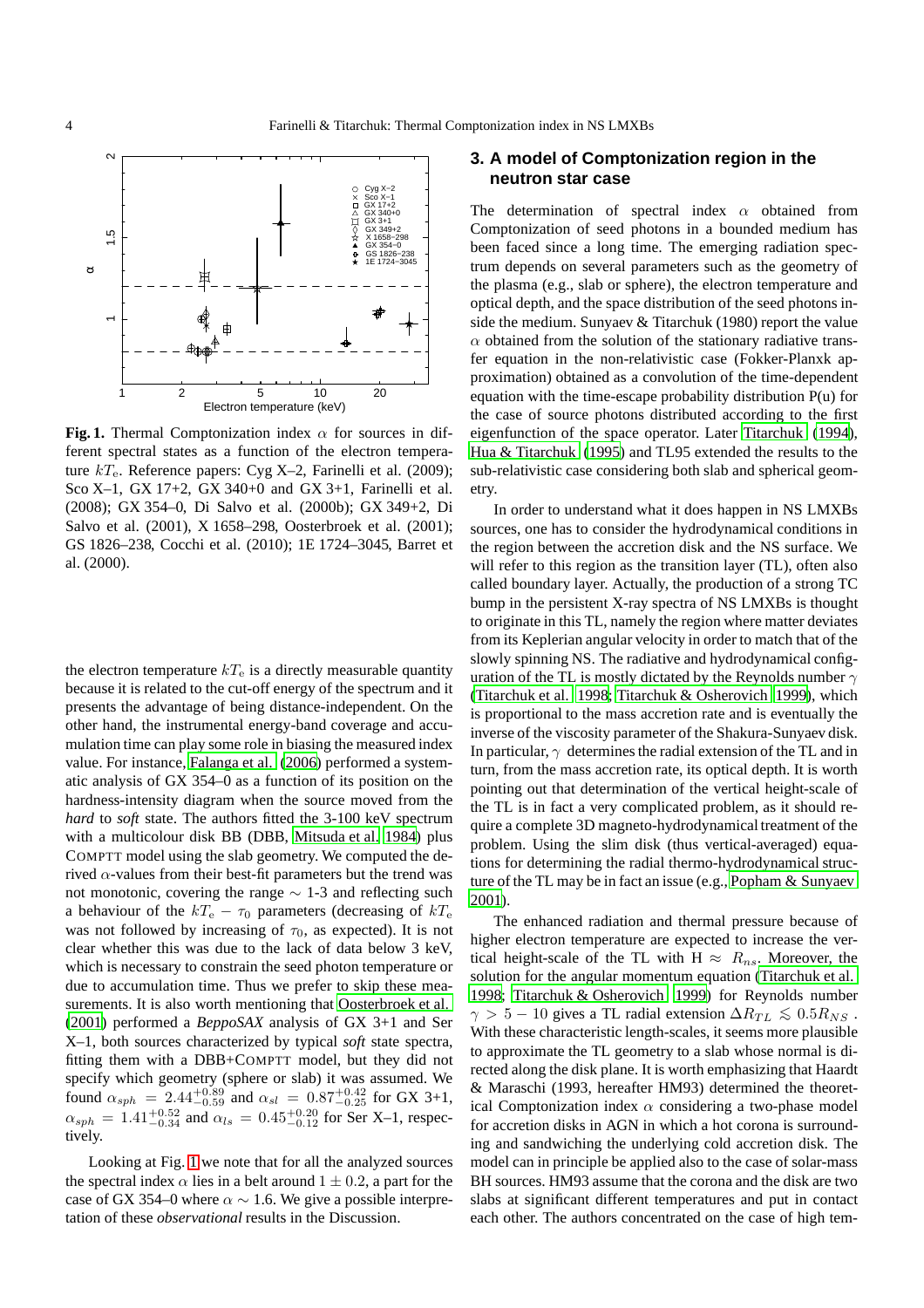perature ( $kT_e \gtrsim 50$  keV) and low optical depth ( $\tau$  <1) for the corona, so that the diffusion approximation cannot hold, unlike what we are considering. One of the consequences of the hightemperature treatment is that electron scattering is anisotropic with a significant fraction of the power back-irradiating the disk. In the HM93 model, the *inner* boundary condition of the hot corona is the disk cool surface (with  $kT_{\text{bb}} < 5$  eV) with energy-dependent albedo. Note also that in their geometry, 100% of the disk flux is intercepted and reprocessed by the top plasma. In the geometry considered here on the other hand, it is possible that part of the disk emission directly escapes the system, while a fraction of its flux is intercepted by the TL. We are actually interested here on this portion of the intercepted disk flux (see next Section).

Because of these differences between the two models, a direct comparison of the derived theoretical results is not straightforward. The reader can refer to the paper of HM93 for further details in order to better understand the differences of our and their approaches.

#### 3.1. Energy release in the NS transition layer

The energy balance in the TL is dictated by Coulomb collisions with protons (gravitational energy release), while inverse Compton and free-free emission are the main cooling channels (see a formulation of this problem in the pioneer work by Zel'dovich & Shakura 1969). In fact, for the characteristics electron temperature (3 keV  $\leq kT_e \leq 30$  keV) and density values ( $\lesssim 10^{-5}$  g cm<sup>-3</sup>) of these regions for LMXBs, Compton cooling dominates over free-free emission and the relation between the energy flux per unit surface area of corona  $Q_{\text{cor}}$ , the radiation energy density  $\varepsilon(\tau)$  and electron temperature  $T_e$  is given by (see also TLM98)

<span id="page-4-1"></span>
$$
\frac{Q_{cor}}{\tau_0} \approx 20.2\varepsilon(\tau)T_e(\tau),\tag{3}
$$

where  $\tau_0$  is the characteristic optical depth of the TL.

The distribution  $\varepsilon(\tau)$  is obtained as a solution of the diffusion equation

<span id="page-4-0"></span>
$$
\frac{d^2\varepsilon}{d\tau^2} = -\frac{3Q_{\text{tot}}}{c\tau_0},\tag{4}
$$

where now  $Q_{\text{tot}} = Q_{\text{cor}} + Q_{\text{disk}}$  is the sum of the corona (TL) and intercepted disk fluxes, respectively. The two boundary conditions for equation [\(4\)](#page-4-0) are written as

$$
\frac{d\varepsilon}{d\tau}|_{\tau=\tau_0}=0,\t\t(5)
$$

$$
\frac{d\varepsilon}{d\tau} - \frac{3}{2}\varepsilon|_{\tau=0} = 0\tag{6}
$$

which represent the case of albedo  $A=1$  at the NS source  $(\tau = \tau_0)$  and no diffusion emission falling from outside onto outer corona boundary ( $\tau = 0$ ). The condition for A=1 arises from the well-established observational result of NS temperature  $kT_{\rm bb} \sim 1$  keV, which implies the presence of a ionized NS atmosphere. This is different from the case considered by HM93, where the cool disk temperature  $(< 5 \text{ eV})$  gives rise to an energy-dependent albedo with photoelectric absorption for

impinging photons with energy  $\leq 10$  keV. Another important consideration to keep in mind is that the diffusion equation [\(4\)](#page-4-0) is to be considered frequency-integrated. This means that we are not dealing with the specific (energy-dependent) shape of the reflected spectrum from the NS surface, we are only dealing with the total energy density.

The solution for  $\varepsilon(\tau)$  is then given by

$$
\varepsilon(\tau) = \frac{2Q_{\text{tot}}}{c} \left[ 1 + \frac{3}{2}\tau_0 \left( \frac{\tau}{\tau_0} - \frac{\tau^2}{2\tau_0^2} \right) \right]. \tag{7}
$$

It is worth pointing out that  $d\varepsilon/d\tau > 0$  for  $\tau < \tau_0$ , and as  $F_{rad} \propto d\varepsilon/d\tau$  for NS sources the radiative force always plays against gravity, unlike the case of BH sources.

Note that the spectra of NS sources both in the soft and hard state can be adequately fitted by single-temperature Comptonization models (Pazis et al. 2006, Falanga et al. 2005, Farinelli et al. 2008, Cocchi et al. 2010). This observational fact demonstrates that an assumption of isothermal plasma in the TL can be applicable to X-ray data analysis from NS binaries. The question is how one can estimate this average temperature of the TL which is, in fact, established by photon scattering and cooling processes.

In order to establish this average plasma temperature  $T_e$  one should estimate the mean energy density in the TL as

<span id="page-4-2"></span>
$$
<\varepsilon(\tau) > = \frac{1}{\tau_0} \int_0^{\tau_0} \varepsilon(\tau) d\tau = \frac{Q_{\text{tot}}}{c} (2 + \tau_0).
$$
 (8)

It is worth emphasizing the similarity between equations [\(3\)](#page-4-1) and [\(8\)](#page-4-2) in our paper and equation (13) in [Bisnovatyi-Kogan et al. \(1980\)](#page-7-34) who studied the radiation emission due to gas accretion onto a NS. If we now substitute the result of equation [\(8\)](#page-4-2) into equation [\(3\)](#page-4-1), after a bit of straightforward algebra we obtain

<span id="page-4-3"></span>
$$
\frac{kT_e\tau_0(2+\tau_0)}{m_ec^2} = \frac{0.25}{1+Q_{\text{disk}}/Q_{\text{cor}}}.\tag{9}
$$

Keeping in mind the definition of the Compton parameter *Y* ≈  $AN_{sc}$  (Rybicki & Ligthman 1989), where  $A \sim$  $4kT_e/m_ec^2$  and  $N_{sc} \sim \text{Max}(\tau_0^2, \tau_0)$  are the average photon energy gain per scattering and average number of scatterings, respectively, we can rewrite equation [\(9\)](#page-4-3) as follows

<span id="page-4-4"></span>
$$
Y \sim \frac{1}{1 + Q_{\text{disk}}/Q_{\text{cor}}}.\tag{10}
$$

Equation [\(10\)](#page-4-4) is one of the main points of our theoretical model and shows that in the diffusion approximation the Compton parameter, which determines the spectral index, is just a function of the corona and disk cooling fluxes.

# 3.2. The radiative transfer model of small variations of index  $\alpha$  during spectral state transition in NS sources

As we have shown in Section 2.1, the observed spectral in- $\text{dex} \alpha$  of most NS LMXBs undergoes small variation around 1, namely  $\alpha = 1 \pm 0.2$  when the electron temperature of Compton cloud varies from about 2.5 to 25 keV (see Fig. [1\)](#page-3-1). Thus here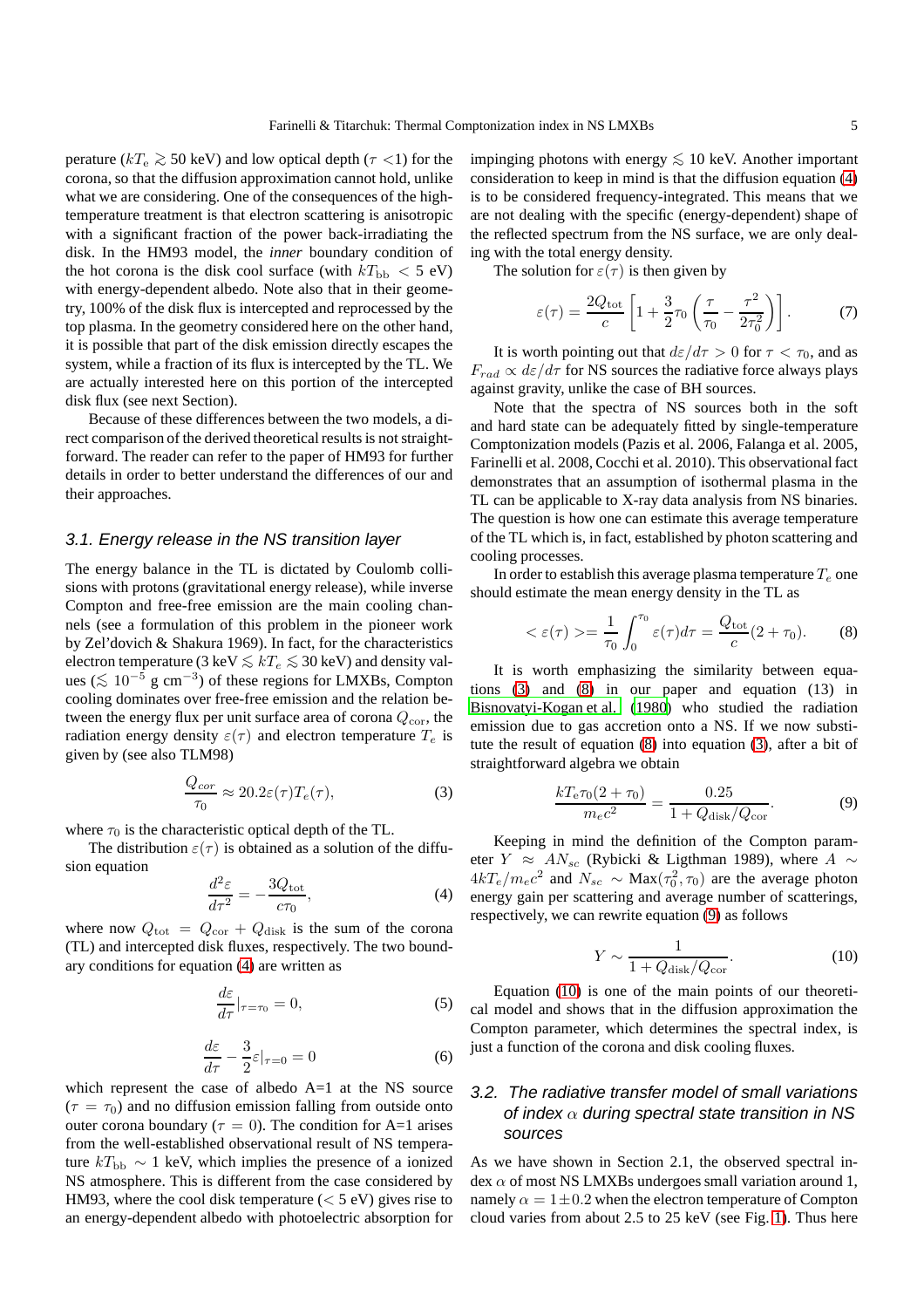we propose a model the spectral formation in the TL (corona) which can explain the stability of index  $\alpha$  if energy release in the disk is much less than that in the TL. Namely we show that  $\alpha \approx 1 + O(Q_{disk}/Q_{cor}).$ 

As already pointed out in classical works (Sunyaev & Titarchuk 1980, 1985, hereafter ST85, Titarchuk 1994), spectral formation in plasma clouds of finite dimensions (bounded medium) is related to the distribution law of the number of scatterings that seed photons experience before escaping. If  $u_{av}$ denotes the average number of photon scatterings and the dimensionless scattering number is  $u = N_e \sigma_T ct$ , then the distribution law for  $u \gg u_{av}$  is given by (see ST85)

$$
P(u) = A(u_{av}, \tau_0)e^{-\beta u}.
$$
 (11)

For a diffusion regime when  $\tau_0 \gtrsim 1.5$ , it results  $\beta = \lambda_1^2/3$ , where  $\lambda_1$  is the first eigenvalue of the diffusion space operator. As reported in ST85, the eigenvalue problem for photon diffusion in a slab with total optical depth  $2\tau_0$  is derived from solution of the differential equation for the zero-moment intensity

<span id="page-5-1"></span>
$$
\frac{d^2J}{dr^2} + \lambda^2 J = 0,\t\t(12)
$$

with absorption boundary conditions  $dJ/d\tau - (3/2)J = 0$  and  $dJ/d\tau + (3/2)J = 0$ , for  $\tau = 0$  and  $\tau = 2\tau_0$ , respectively. This leads to the trascendental equation for the eigenvalue  $\lambda_n$ ,  $n = 1, 2, 3...$ 

$$
\tan(\lambda_n \tau_0) = \frac{2}{3\lambda_n},\tag{13}
$$

which has the solution for  $\tau_0 \gg 1$  and  $n = 1$ 

$$
\lambda_1 = \frac{\pi}{2(\tau_0 + 2/3)}.\tag{14}
$$

It is important to emphasize that the same result for  $\lambda_1$  is obtained by solving equation [\(12\)](#page-5-1) for a slab with total optical depth  $\tau_0$  but with reflection condition  $dJ/d\tau = 0$  at  $\tau = \tau_0$ . This is not surprising as such a condition is actually met at the center of a symmetric slab with total optical depth  $2\tau_0$  and  $0 \leq \tau \leq 2\tau_0$ . Thus, the same mathematical result is obtained for two different geometrical configurations. In the first case (symmetric slab with total optical depth  $2\tau_0$ ) it represents, e.g., an accretion disk (ST85 treatment), in our present case we are dealing with a boundary layer with total optical depth  $\tau_0$ , whose asymmetry is due to the presence of a reflector (NS surface) at one of the two boundaries. In both cases one obtains

<span id="page-5-2"></span>
$$
\beta = \frac{\pi^2}{12(\tau_0 + 2/3)^2}.
$$
\n(15)

Generalizing to the case of arbitrary optical depth  $\tau_0$ , the diffusion operator  $L_{\text{diff}} = (1/3)d^2 J/d\tau^2$  is replaced by the radiative transfer operator  $L_{\tau}$  applied to  $J(\tau)$  (see ST85 and TL95) which for the disk geometry is

$$
L_{\tau}J = \frac{1}{2} \int_0^{2\tau_0} J(\tau')E_1(|\tau - \tau'|)d\tau' - J, \qquad (16)
$$



<span id="page-5-5"></span>**Fig. 2.** Values of the  $\beta$ -parameter as a function of the optical depth  $\tau_0$ . The solid, dashed and dotted lines correspond to definition of  $\beta$  given in equations [\(15\)](#page-5-2), [\(17\)](#page-5-3) and [\(18\)](#page-5-4), respectively.

where  $E_1(z)$  is the exponential integral of the first order. In this case, the derived value for  $\beta$  is [\(Titarchuk 1994](#page-7-4), TL95)

<span id="page-5-3"></span>
$$
\beta = \frac{\pi^2}{12(\tau_0 + 2/3)^2} (1 - e^{-1.35\tau_0}) + 0.45e^{-3.7\tau_0} \ln \frac{10}{3\tau_0}.
$$
 (17)

Now having in mind equation [\(9\)](#page-4-3), we introduce the parameter

<span id="page-5-4"></span>
$$
\beta_{\text{diff}} = \frac{1}{\tau_0 (2 + \tau_0)},\tag{18}
$$

and in Figure [2](#page-5-5) we show the values of  $\beta$  for the cases reported in formulas [\(15\)](#page-5-2), [\(17\)](#page-5-3) and [\(18\)](#page-5-4) as a function of optical depth  $τ_0$ . It is possible to see that actually for  $τ_0 ≥ 1.5$  all values of β are practically close each other, but they deviate for  $τ_0 ≤ 1$ . For example their difference is about 30% for  $\tau_0=1$ .

Using the definition of  $\alpha$  (see Eq. [2\)](#page-2-0), where  $\beta$  is replaced by  $\beta_{\text{diff}}$  (Eq. [18\)](#page-5-4), and equation [\(9\)](#page-4-3), we obtain the diffusion spectral index as

<span id="page-5-6"></span>
$$
\alpha_{\text{diff}} = -\frac{3}{2} + \sqrt{\frac{9}{4} + \frac{1 + Q_{\text{disk}}/Q_{\text{cor}}}{0.25}},\tag{19}
$$

or  $\alpha_{\text{diff}} = 1 + 0.8 Q_{\text{disk}}/Q_{\text{cor}}$  for  $Q_{\text{disk}}/Q_{\text{cor}} < 1$ .

Thus as it follows from Eq. [\(19\)](#page-5-6), in the diffusion regime the TC spectral index can be expressed in terms of  $Q_{disk}/Q_{cor}$  (the intercepted disk over coronal fluxes), instead of TL electron temperature  $kT_e$  and optical depth  $\tau_0$  (see Eqs. [\[2\]](#page-2-0) and [\[15\]](#page-5-2)). In Figure [3](#page-6-0) we present a plot of  $\alpha_{\text{diff}}$  as a function of  $Q_{\text{disk}}/Q_{\text{cor}}$ , which shows that it ranges from 1 to 1.6 as  $Q_{disk}/Q_{cor}$  increases from 0 to 1. One can see the observable values of index  $\alpha \sim 1$  takes place if the energy release in the disk is much less that in TL, namely if  $Q_{disk}/Q_{cor} \ll 1$ .

### <span id="page-5-0"></span>**4. Results and discussion**

In this Paper we compare observational data of a sample of NS sources (Fig. [1\)](#page-3-1) with the theoretical results which follows from the radiative transfer model in the diffusion approximation. The data show that *independently of the source spectral state*, which we have parametrized through the measured TL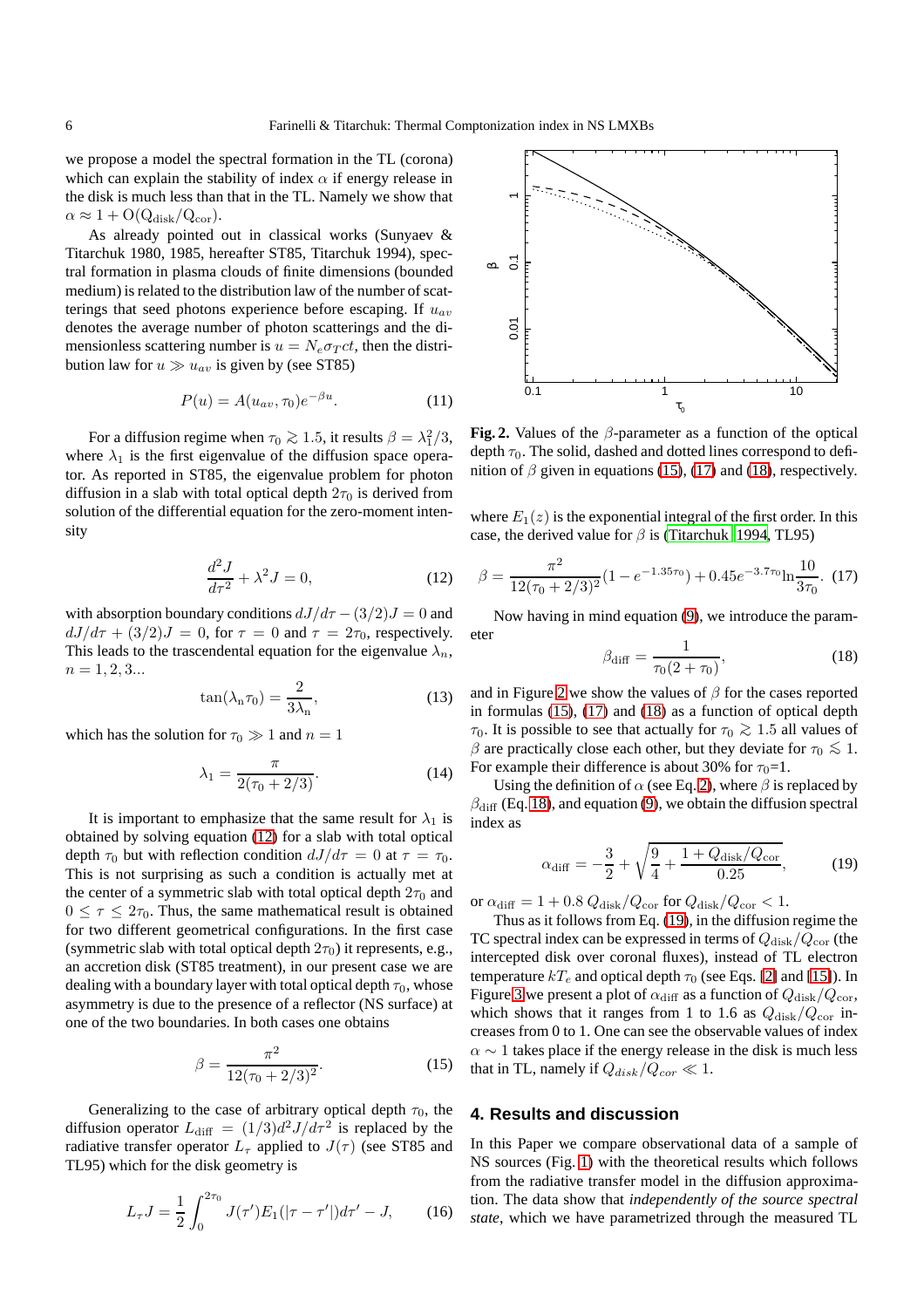

<span id="page-6-0"></span>**Fig. 3.** Theoretical thermal Comptonization index  $\alpha$  as a function of the ratio  $Q_{disk}/Q_{cor}$  according to equation [\(19\)](#page-5-6).

electron temperature  $kT_e$ , the spectral index  $\alpha = 1 \pm 0.2$ . We derived an estimate of the energy index  $\alpha$  for TC spectra in NS LMXBs using an equation for the diffusion approximation in a slab geometry with the reflection (100 %) boundary condition, which is valid for optical depth  $\tau_0 \gtrsim 1.5$ . In particular, we find that in this approximation it is possible to express the value of  $\alpha$  as a function of the ratio of the flux from the accretion disk intercepted by the corona (TL, see Eq. [\[19\]](#page-5-6)) and the energy release in the corona itself. The agreement of the model with the data takes place when the condition  $Q_{disk}/Q_{cor} \ll 1$  holds (see Fig. [3\)](#page-6-0).

This behavior of spectral index  $\alpha$  actually has important consequences on putting constraints in the accretion geometry of NS LMXBs. In fact, as already pointed-out in the Introduction, the broad-band persistent X-ray spectra of these sources are usually fitted by a two-component model consisting of BB-like emission plus a strong TC bump. Both the cases for which the BB temperature  $(kT_{\text{bb}})$  is lower or higher than that of the seed photons of the TC bump  $(kT<sub>s</sub>)$  provide equally acceptable fits. In the first case  $(kT_{\rm bb} < kT_{\rm s})$ , the origin of the direct BB component is attributed to the accretion disk, in the second case ( $kT_{\rm bb} > kT_{\rm s}$ ) to the NS surface. This dichotomy in the spectral analysis has not been overcome for a long time. Some help in this direction has come with the discovery of the transient X-ray tails in some of the brightest sources (see references in the Introduction): in fact, if the origin of the hard PLlike X-ray emission is attributed to a combined thermal plus bulk (converging flow) effect in the innermost part of the TL close to the NS surface, then it becomes natural to suggest that the observed direct BB photon spectrum mostly originates in the TL/NS surface region, providing the seed photons for bulk Comptonization (see Fig. 1 in [Farinelli et al. 2007\)](#page-7-13).

The theoretical results derived in this Paper, in our opinion strengthen this scenario. In fact, when computing the total energetic spectral budget of the sources in the 0.1-40 keV (where most of the emission is produced) the dominating TC bump carries out more than 70% of the source luminosity, the remaining part due to the direct BB component. If this BB originates close to the NS surface, then it is evident that the disk contribution to

the X-ray luminosity is very small. Given that  $Q_{disk}$  in equation [\(19\)](#page-5-6) represents the flux from the accretion disk intercepted by the corona and thus is smaller or at most equal to the directly emitted part, this eventually leads to  $\alpha \sim 1$ . In this framework, we can make some considerations about the higher value of  $\alpha$  $(\sim 1.6)$  measured for GX 354–0 (see Fig. [1\)](#page-3-1). Di Salvo et al. (2000b) fitted the broad-band spectrum of the source with a BB plus COMPTT model (Titarchuk 1994) with  $kT_{\text{bb}} < kT_{\text{s}}$ , a modelization corresponding to the case in which a significantly higher fraction of the X-ray luminosity comes from the accretion disk. This would turn of course in an enhanced value of  $Q<sub>disk</sub>$ , and looking at Figure [3](#page-6-0) it is straightforward to see that increasing  $Q_{disk}/Q_{cor}$  corresponds to increasing  $\alpha$ . Actually, it would be interesting to see what it does happen by fitting the *BeppoSAX* spectra of GX 354–0 with the same model but with  $kT_{\text{bh}} > kT_s$ . Note also in Fig. [1](#page-3-1) that for 1E 1724–3045 and two spectral states of GS 1826–238,  $\alpha \sim 1$  with electron temperature  $kT_e$  ≥ 20 keV. Using equation [\(9\)](#page-4-3) and the best-fit values of kT<sub>e</sub> reported for the two sources, with  $Q_{disk}/Q_{cor} \sim$ 0, we obtain  $\tau_0 \sim 1.3$  for 1E 1724–3045 and  $\tau_0 \sim 1.6$ -1.7 for GS 1826–238, respectively. These values of the optical depth allow actually to deal with the diffusion approximation within degree of accuracy still satisfactory as can be seen from Fig. [2.](#page-5-5) Moreover, it is worth emphasizing that for a slab with optical depth  $\tau_0$  and inner reflection boundary condition, photons which are back-scattered from the reflecting surface before escaping experience in fact an optical depth  $\sim 2\tau_0$ , which further enhances the diffusion approximation validity.

The other issue to point out is that the lower limit on  $\alpha$  (for the extreme case  $Q_{disk}/Q_{cor} = 0$ ) derived by our model is 1, while there is a handful of sources for which  $0.8 < \alpha < 1$ . Different reasons can in fact concur to this result. First of all, it is well known that multi-component modeling of X-ray spectra may have some influence in the determination of the best-fit parameters. In particular, in the energy band where TC dominates ( $\leq 30$  keV) Gaussian emission lines around 6.4-6.7 keV are often observed and inclusion of narrow-feature component in the model can affect the continuum parameters. Additional biases can come from the energy-band coverage (in particular when using *RXTE* data, which start from about 3 keV) and uncertainties in the calibration of the instrumental effective area, which may play some role in particular for spectra which are far away from being powerlaw-like.

In terms of theoretical predictions, our analytical model is intended to provide a description of the observed stability of the spectral index but may of course have some limitations, in particular the energy-independent treatment of the radiation field and the simple slab approximation for the TL geometry. However it is possible that the vertical height-scale  $H$  of the TL is higher than its radial extension, it is also likely that there is some dependence of  $H$  on the radial distance from the NS surface. Moreover, in the pure plane-parallel geometry photons are allowed to escape only through the surface of the slab, while in this case the slab has limited extension and photons presumably can escape also from its "walls".